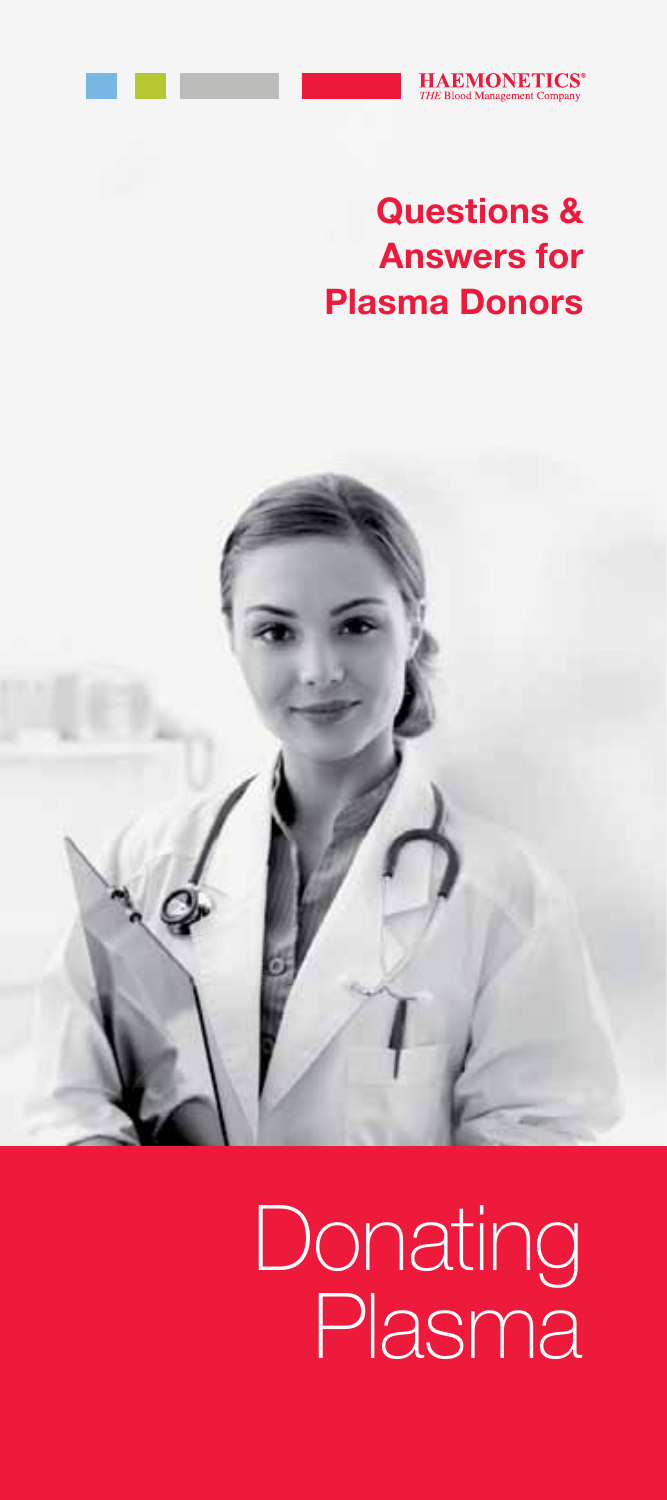#### WHAT IS BLOOD?

Blood is the fluid that travels through the human body. Blood carries oxygen, carbon dioxide, nutrients and waste products throughout the body and helps defend against infection.

Blood is made up of:

- RED BLOOD CELLS that carry oxygen.
- **PLATELETS that help blood** clot.
- **WHITE BLOOD CELLS that** fight infections and boost the immune system.



 $\blacksquare$  PLASMA  $\blacksquare$ 

#### WHAT IS PLASMA?

Plasma is a straw-colored liquid that carries the red blood cells, white blood cells, platelets and other nutrients, hormones, waste products and proteins.

Plasma is made up of:

- Water (about 90%)
- **Proteins and clotting** factors (8%)

Plasma makes up approximately 55% of the volume of blood.

■ Small amounts of salts, glucose (blood sugar) and lipids (fats)

#### WHO CAN GIVE PLASMA?

Anyone in good health, 18 or older, who weighs at least 110 pounds, has valid identification and a permanent address can donate plasma.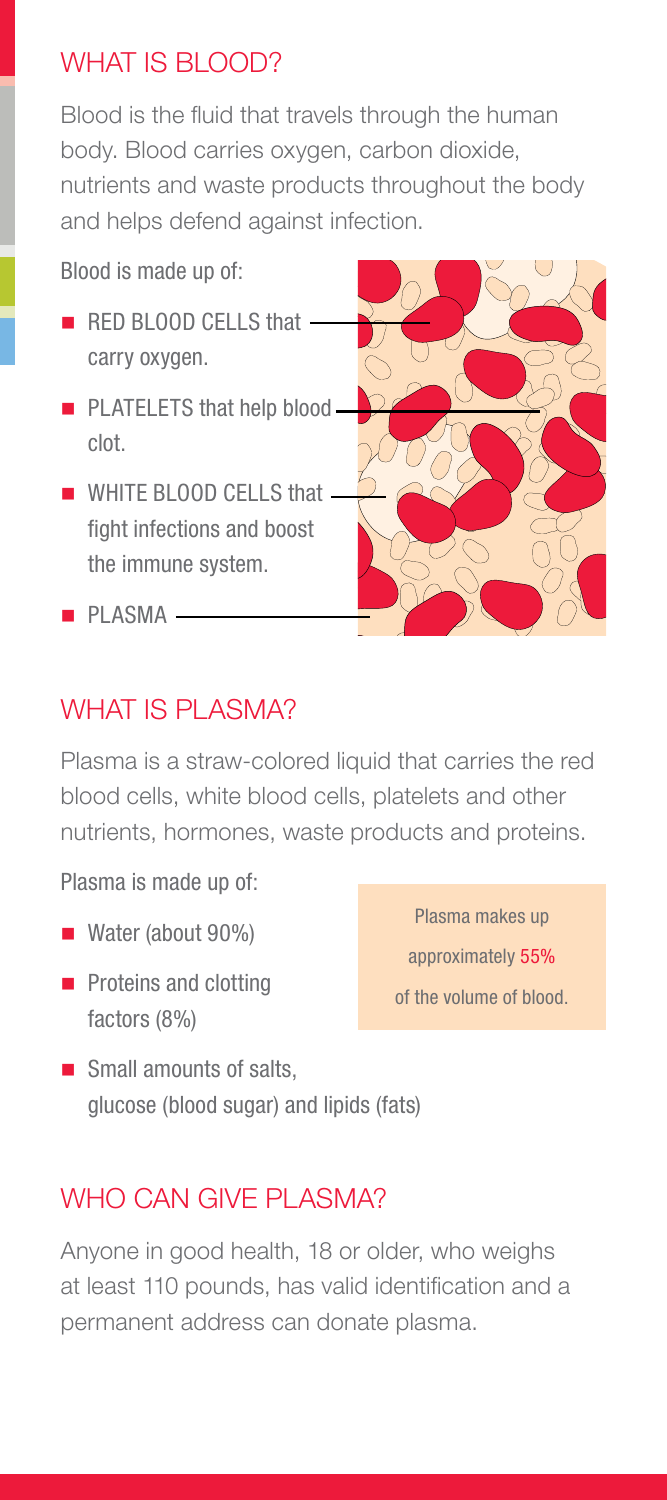# ARE DONORS SCREENED AND TESTED?

Donors are required by the Food and Drug Administration (FDA) to have a medical screening prior to donating plasma. A blood test for syphilis, hepatitis, HIV (the AIDS virus), plasma protein and hematocrit levels is performed.

# HOW OFTEN CAN I DONATE PLASMA?

You can donate plasma up to two times every seven days because the process returns the red blood cells to you and takes only your plasma. It only takes 24-48 hours for your body to replenish the plasma proteins and fluid that have been removed.

# IS IT SAFE TO DONATE PLASMA?

Donating plasma is safe. The supplies used in collecting the plasma are sterile and are used only once. This ensures that everything that comes in contact with your blood is safe.

The machine and supplies all meet strict federal rules. The process itself is also conducted according to strict rules. The professional staff at the plasma center is trained to follows these rules and is there for your safety and comfort. In addition, the plasma is screened, tested and purified to make sure only the highest-quality plasma products are produced.

#### IS THE PLASMA COLLECTION CENTER REGULATED AND LICENSED?

Plasma collection centers must be licensed by the Food and Drug Administration (FDA) and must comply with all federal and local regulations. The licensing process is rigorous and is designed to ensure the safety of the donors and the quality and safety of the plasma collected.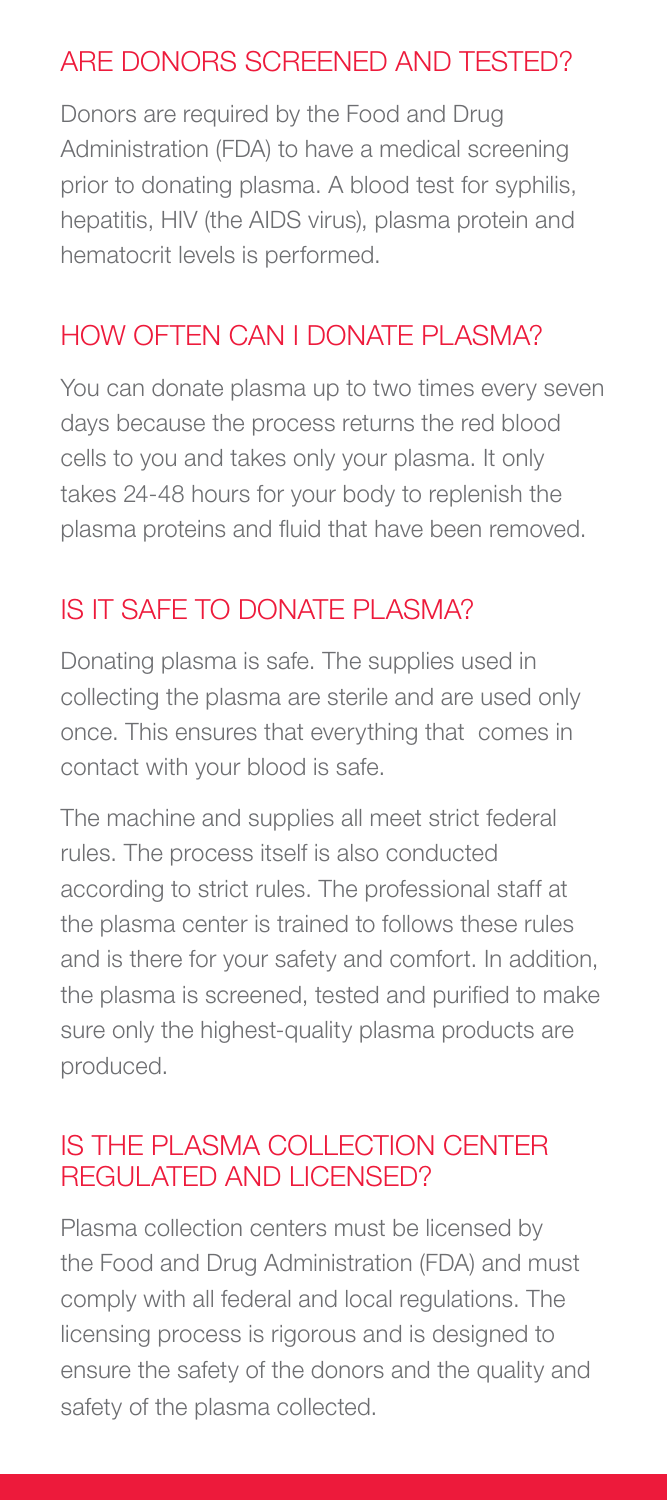# HOW WILL YOU COLLECT MY PLASMA?

We collect your plasma using a process called Plasmapheresis. This is a special process that separates the plasma from the blood and collects it in a bag or bottle. The uncollected parts of the blood, including red blood cells and white blood cells, are returned to the donor.

The collection procedure itself takes 30-60 minutes. We use a sophisticated high-tech device that safely and quickly collects the plasma and returns the other parts of the blood to you. A needle is placed in the vein of the donor's arm and blood is collected using sterile equipment. The equipment is disposable and is used only once. This eliminates the possibility of viral infection – including the transmission of AIDS.



# WHY ARE WE COLLECTING PLASMA?

The proteins and clotting factors contained in plasma can be used to make medicines that help to save lives everyday. Once the plasma is collected, it is sent to a factory where it is processed to separate (fractionate) into its components. The components are made into these medicines.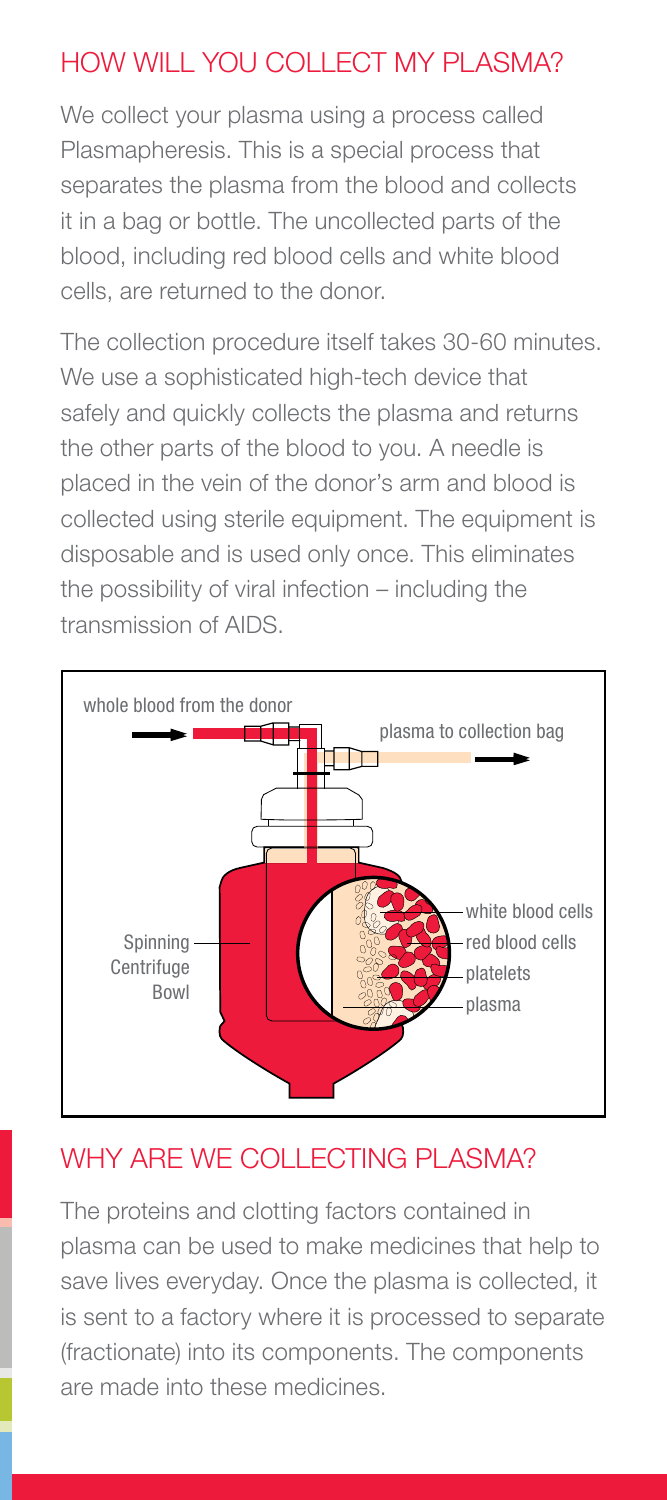#### HOW DO THE PRODUCTS PRODUCED FROM PLASMA HELP SAVE LIVES?

Healthy individuals are able to fight off infection and stop themselves from bleeding if they get cut; however, some less fortunate individuals are missing key substances in their blood to perform these functions. Luckily, there are medicines that can be given to these individuals that do these jobs for them. Without these therapies made from plasma, these patients would not be able to live. Some of these therapies are:

- **Immunoglobulin:** Immunoglobulins provide a defense against infection. They are very useful in patients who have an impaired immune system.
- Clotting Factors: Clotting factors help people, such as hemophiliacs, whose blood is not able to clot naturally on its own. The clotting factors help to prevent uncontrolled bleeding allowing them to have better, longer lives.
- **Plasma Volume Expanders: Plasma volume** expanders are often lifesaving in people who have lost a lot of blood either from an injury or during surgery.

New plasma products being discovered and investigated will help treat other diseases. It all starts with your donation.

#### WHY ARE DONORS COMPENSATED?

Donors are compensated for the time they spend donating plasma. The whole process typically takes 11/2 to 21/2 hours. Donor compensation also acts as an incentive to ensure an adequate supply of donors and the lifesaving products produced from their plasma.